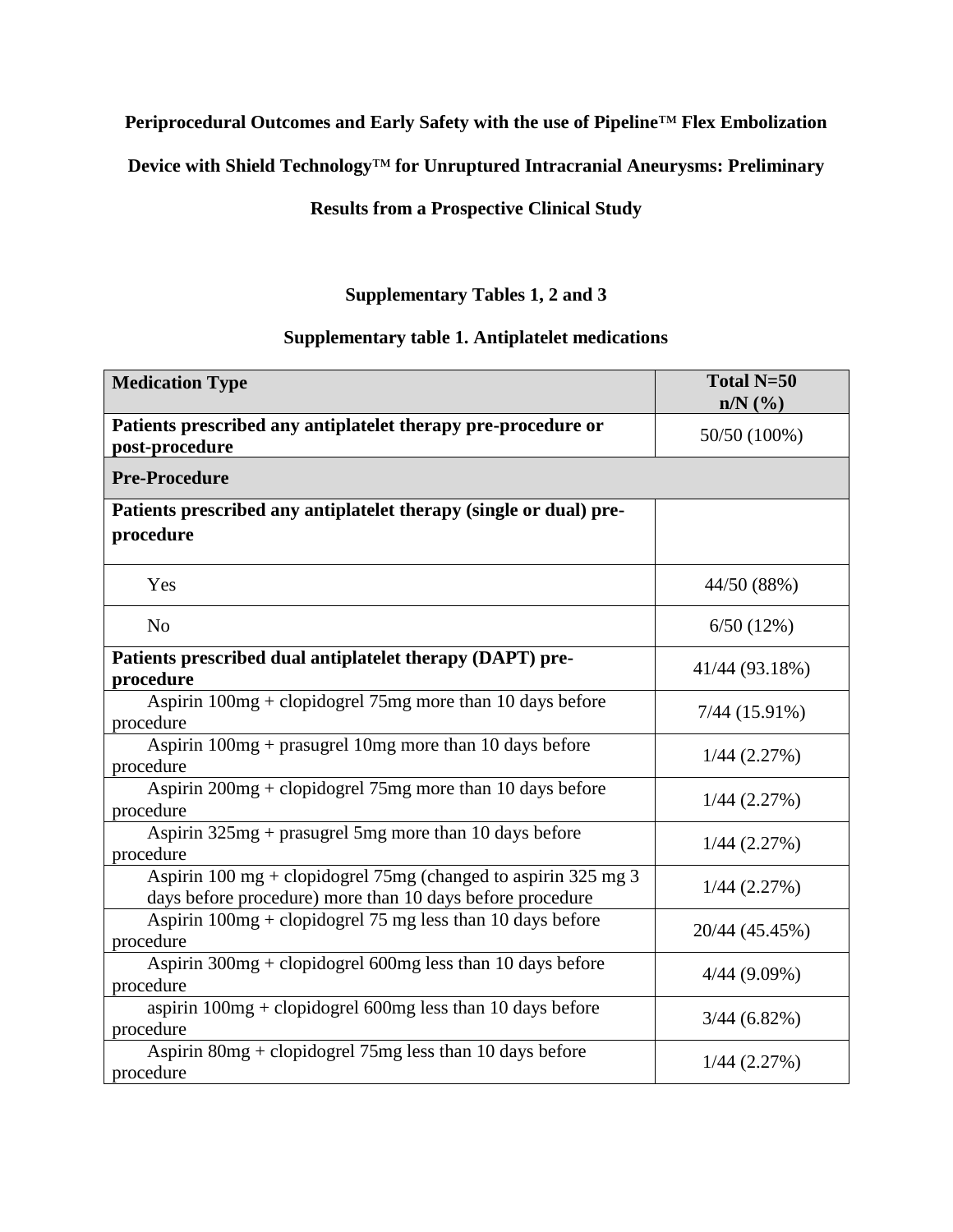| Aspirin 200mg + clopidogrel 75mg less than 10 days before<br>procedure                                                                                                                       | $1/44$ $(2.27%)$ |  |  |
|----------------------------------------------------------------------------------------------------------------------------------------------------------------------------------------------|------------------|--|--|
| Aspirin $100mg +$ clopidogrel 75 mg (changed to clopidogrel 150<br>mg 2 days before procedure) more than 10 days before procedure                                                            | $1/44$ $(2.27%)$ |  |  |
| Patients prescribed single antiplatelet therapy pre-procedure                                                                                                                                | $3/44(6.82\%)$   |  |  |
| Clopidogrel 75 mg $<$ 10 days before procedure                                                                                                                                               | $3/44(6.82\%)$   |  |  |
| Post-procedure                                                                                                                                                                               |                  |  |  |
| Patients prescribed any antiplatelet therapy (single or dual) post-<br>procedure                                                                                                             |                  |  |  |
| Yes                                                                                                                                                                                          | 50/50 (100%)     |  |  |
| N <sub>o</sub>                                                                                                                                                                               | $0/50(0\%)$      |  |  |
| Patients prescribed dual antiplatelet therapy (DAPT) post-<br>procedure                                                                                                                      | 50/50 (100%)     |  |  |
| Aspirin 100mg + clopidogrel 75mg for at least 30 days post-<br>procedure                                                                                                                     | 29/50 (58%)      |  |  |
| Aspirin 75mg + clopidogrel 75mg for at least 30 days post-<br>procedure                                                                                                                      | 8/50(16%)        |  |  |
| Aspirin 80mg + clopidogrel 75mg for at least 30 days post-<br>procedure                                                                                                                      | 4/50(8%)         |  |  |
| Aspirin 100mg + prasugrel 10mg for at least 30 days post-<br>procedure                                                                                                                       | 2/50(4%)         |  |  |
| Aspirin $200mg$ + clopidogrel $200mg$ for at least 30 days post-<br>procedure                                                                                                                | 2/50(4%)         |  |  |
| Aspirin 100mg + clopidogrel 150mg for at least 30 days post-<br>procedure                                                                                                                    | 1/50(2%)         |  |  |
| Aspirin 300mg + clopidogrel 300mg for at least 30 days post-<br>procedure                                                                                                                    | 1/50(2%)         |  |  |
| Aspirin $325mg +$ clopidogrel 75mg for at least 30 days post-<br>procedure                                                                                                                   | 1/50(2%)         |  |  |
| Aspirin 325mg + prasugrel 5mg for at least 30 days post-<br>procedure                                                                                                                        | 1/50(2%)         |  |  |
| aspirin 75 mg + clopidogrel 75 mg (changed to clopidogrel $150$<br>mg for a single day 4 days after procedure, then changed back to<br>clopidogrel 75mg) for at least 30 days post-procedure | 1/50(2%)         |  |  |